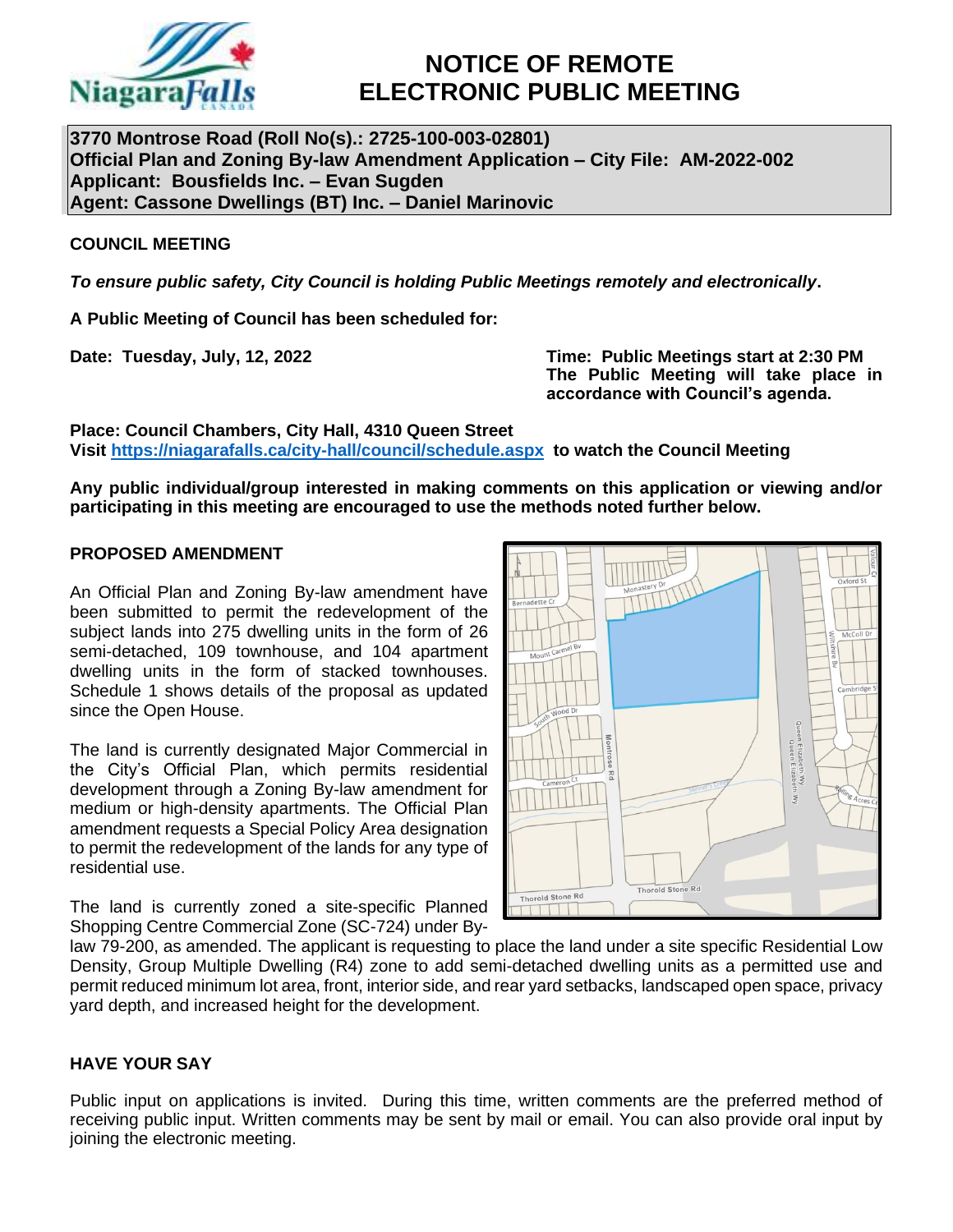#### **WRITTEN SUBMISSION**

Please provide written input, or to request notice of Council's decision, by mailing your comments to the Department of Planning, Building & Development, City Hall, 4310 Queen Street, Niagara Falls, Ontario, L2E 6X5 or send an email to [acooper@niagarafalls.ca](mailto:acooper@niagarafalls.ca) on or before **July 12, 2022**.

## **ORAL SUBMISSION**

To participate in the remote electronic public meeting please pre-register with the City Clerk by sending an email to [billmatson@niagarafalls.ca](mailto:billmatson@niagarafalls.ca) before 4:30 pm on **July 11, 2022**. All registrants will be provided with instructions on how to use your computer, tablet or phone to participate in the remote electronic public meeting. Registrants will be notified of Council's Decision.

#### **VIEW THE MEETING**

The remote electronic Public Meeting can be live-streamed on the City's webpage of the Council Meeting Schedule at<https://niagarafalls.ca/city-hall/council/schedule.aspx> on the day of the event. The meeting will also be archived on the same webpage for viewing after the event.

#### **MORE INFORMATION**

For more information please contact Alexa Cooper, Planner II at (905)356-7521, extension 4246, between the hours of 8:30 a.m. and 4:30 p.m. or by email anytime at [acooper@niagarafalls.ca.](mailto:acooper@niagarafalls.ca)

A copy of the Planning, Building & Development Department's Recommendation Report on the application will be available at<https://niagarafalls.ca/city-hall/council/schedule.aspx> after 4:00 p.m. the thursday before the meeting.

# **LEGAL NOTICE**

#### **Section 17 and 34 of the Planning Act**

If you disagree with Council's decision on the Official Plan and/or Zoning By-law Amendment application, you can appeal it to the Ontario Land Tribunal (OLT). However, if a person or public body would otherwise have an ability to appeal the decision of the City of Niagara Falls to the Ontario Land Tribunal but the person or public body does not make oral submissions at a public meeting or make written submissions to the City of Niagara Falls before the Official Plan Amendment is adapted or the by-law is passed, the person or public body is not entitled to appeal the decision of the Niagara Falls City Council to the Ontario Land Tribunal.

If a person or public body does not make oral submissions at a public meeting or make written submissions to the City of Niagara Falls in respect to the proposed Official Plan Amendment or by-law before the Official Plan Amendment is adapted or the by-law is passed, the person or public may not be added as a party to the hearing of an appeal before the Ontario Land Tribunal unless, in the opinion of the Tribunal, there are reasonable grounds to do so.

#### **If you rent your property to seven (7) or more tenants, please post a copy of this notice in a location on your property which is visible to all of the residents.**

For more information about this matter, including information about preserving your appeal rights, contact Alexa Cooper, Planner II at [acooper@niagarafalls.ca](mailto:acooper@niagarafalls.ca) or (905)356-7521, extension 4246.

Dated at the City of Niagara Falls this 16th day of June, 2022.

Kira Dolch, MCIP, RPP, CNU-A Director of Planning, Building & Development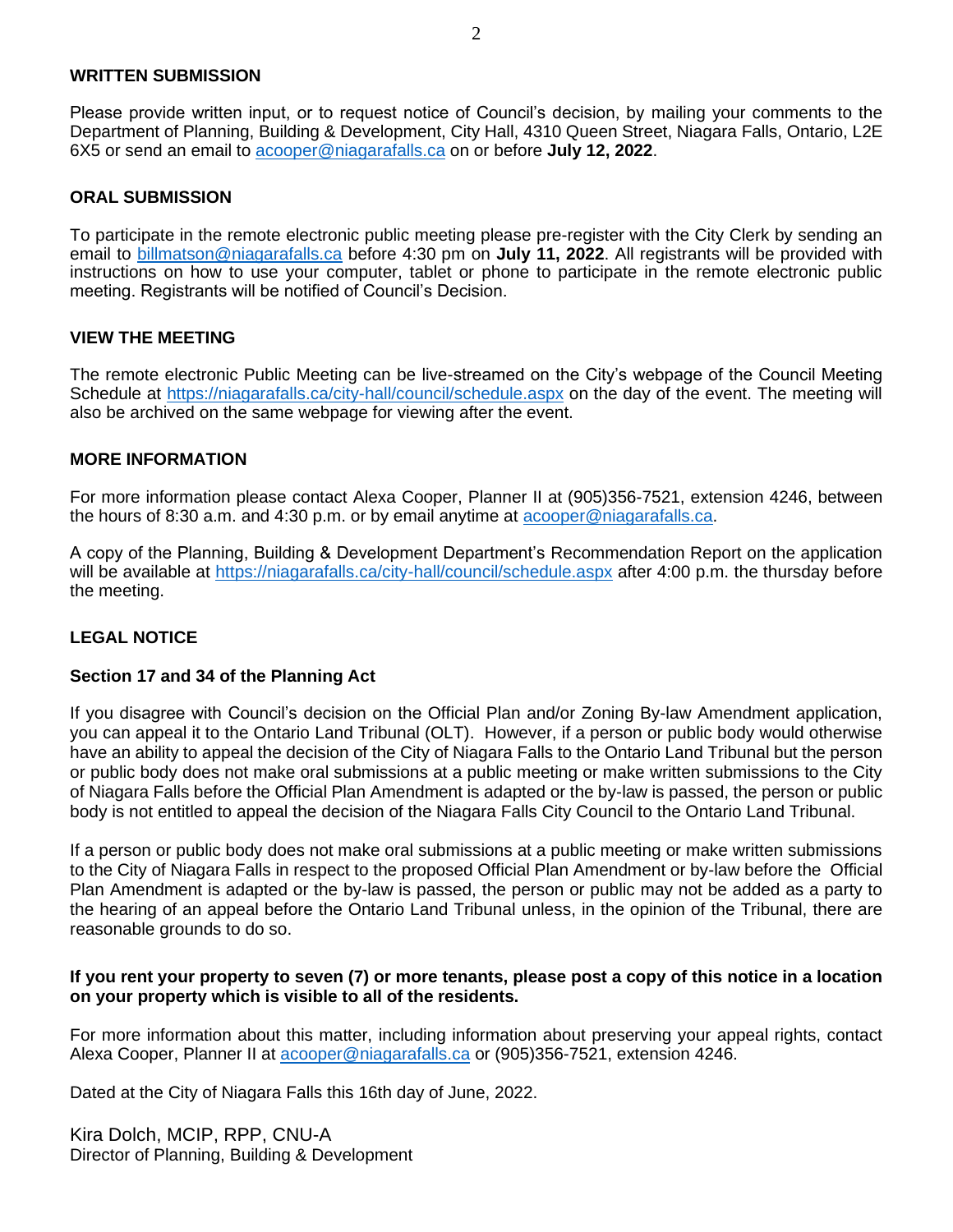AC

Attach. S:\ZONING\AMS\2022\AM-2022-002 Montrose Road, 3770\Public Notice\Public Meeting Notice - AM-2022-002.docx